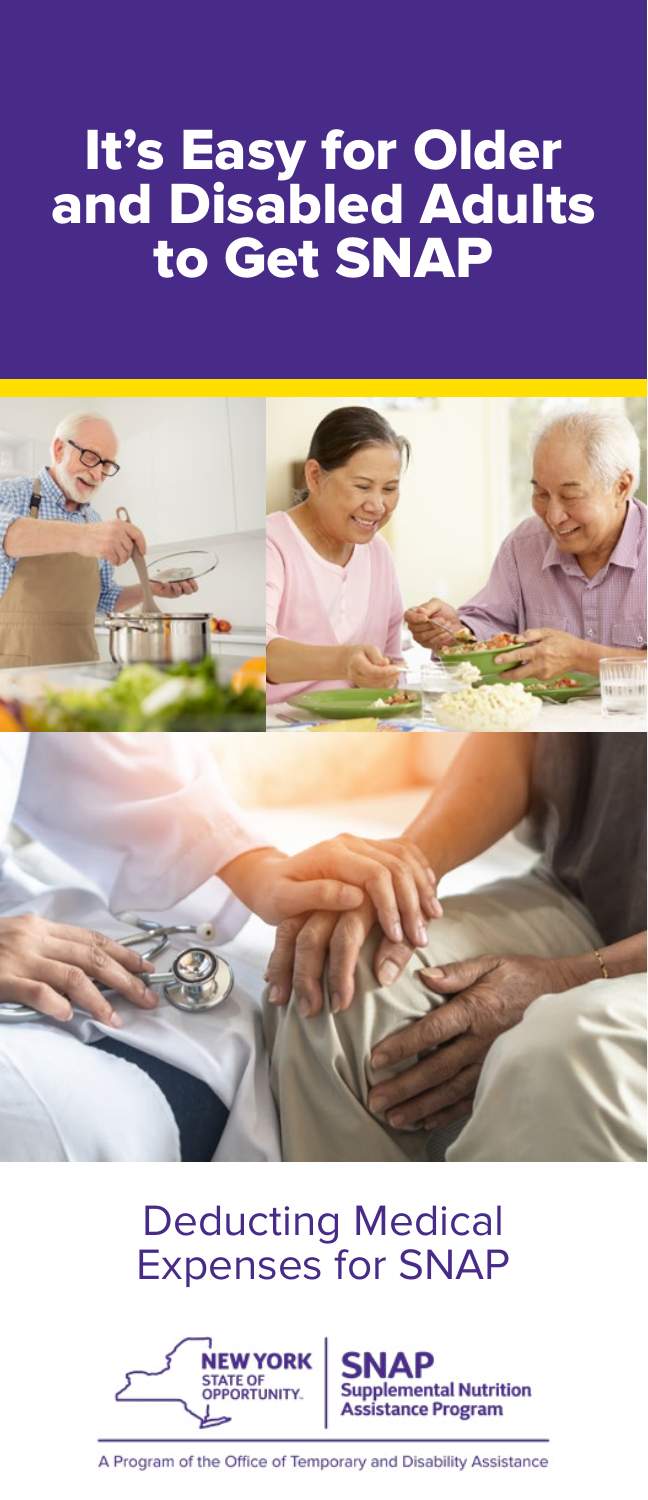# SNAP: Deducting Medical Expenses



Supplemental Nutrition Assistance Program (SNAP) applicants or recipients who are age 60 or older, or disabled, can have certain allowable medical expenses deducted from their income calculation. Certain verified out-of-pocket medical costs that total more than \$35 can be deducted from countable income which could result in some recipients receiving additional SNAP benefits each month.

Specific medical costs can be subtracted from income, provided these expenses are verified by the local social services district. Once verified, these expenses do not need to be reviewed again unless they change. Any change in expenses should be reported in case further verification is required. One-time medical expenses may also qualify as deductions and should also be reported.

#### The following are examples of some of the costs that can be deducted:

**Health Insurance Costs** – Both premiums and deductibles.

**Non-Reimbursed Medical Costs** – Out-ofpocket costs for doctor or clinic visits, dental care, physical therapy, and emergency room, hospitalization, or outpatient care that is not paid for by insurance, Medicare, or Medicaid.

**Prescription Drugs** – Out-of-pocket costs for prescription drugs and delivery.

**Over-the-Counter Medicine** – Medications such as pain relievers, antacids, and insulin that are prescribed or approved by a qualified health care provider.

**Health Related Supplies** – Hearing aids, prescription eyeglasses/contact lenses, dentures, foot care supplies, and adult diapers. **Health Equipment** – Wheelchairs or mobility aids, prosthetics, personal emergency response systems, communication equipment for the hearing or visually impaired, and sick room equipment.

**Medical Transportation** – Personal vehicle mileage and bus, subway, or taxi fare to a medical appointment or pharmacy.

**Home Health Care** – Home health or adult day care as related to age or disability.

**Alternative Medical Treatments** – Prescribed treatments such as chiropractic, acupuncture, or massage therapy.

**Service Animals**– Expenses related to service animals, including veterinary bills and food supplies.



### Applying for SNAP is now easier than ever

- **• Households where all adults are 60 or older, or are disabled, are potentially eligible to use a simplified application to qualify for SNAP, provided no household member is receiving earned income. Children can be included in such cases.**
- **• There is a streamlined application for SNAP that has been specifically designed with these households in mind, as part of an Elderly Simplified Application Project (ESAP). It is shorter than other applications and requires less information to complete.**
- **• ESAP households will only need to recertify every three years, and usually will not be required to be interviewed when they do.**
- **• Only certain changes will need to be reported by ESAP households. They will also receive an interim report halfway through their certification period that they can use to voluntarily report any other changes in their household circumstances. However, ESAP households are not required to return this report.**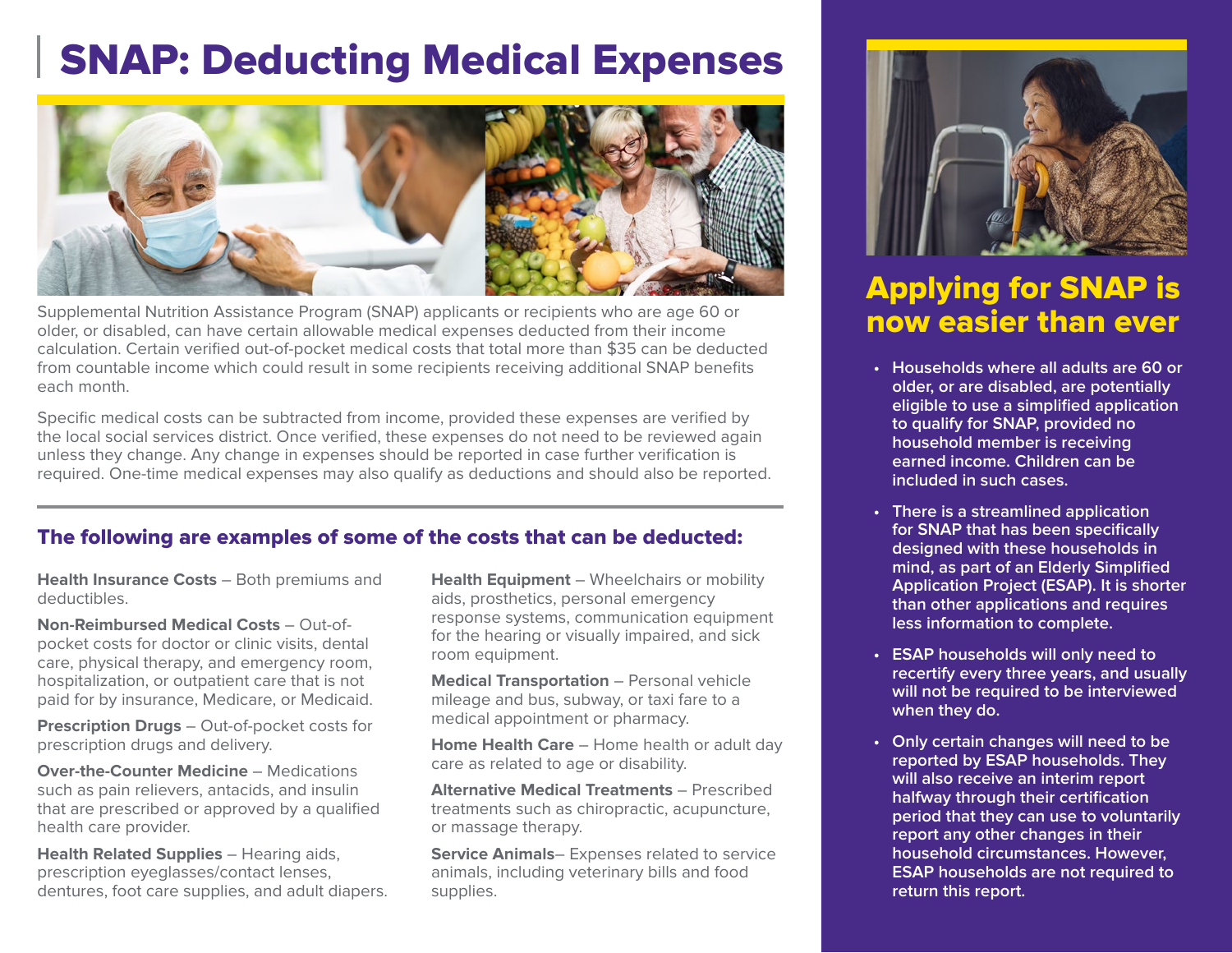#### What Information Will You Need to Complete Your Application?

- Your name, date of birth, and address (if you have one)
- Social Security number
- The names and ages of people who live with you
- Your total household income
- Your monthly expenses

Please remember to sign your application and to submit only **copies** of documents – keep your originals!

Under law and regulation, all personal information and documents collected during the application process must be kept secure and confidential.